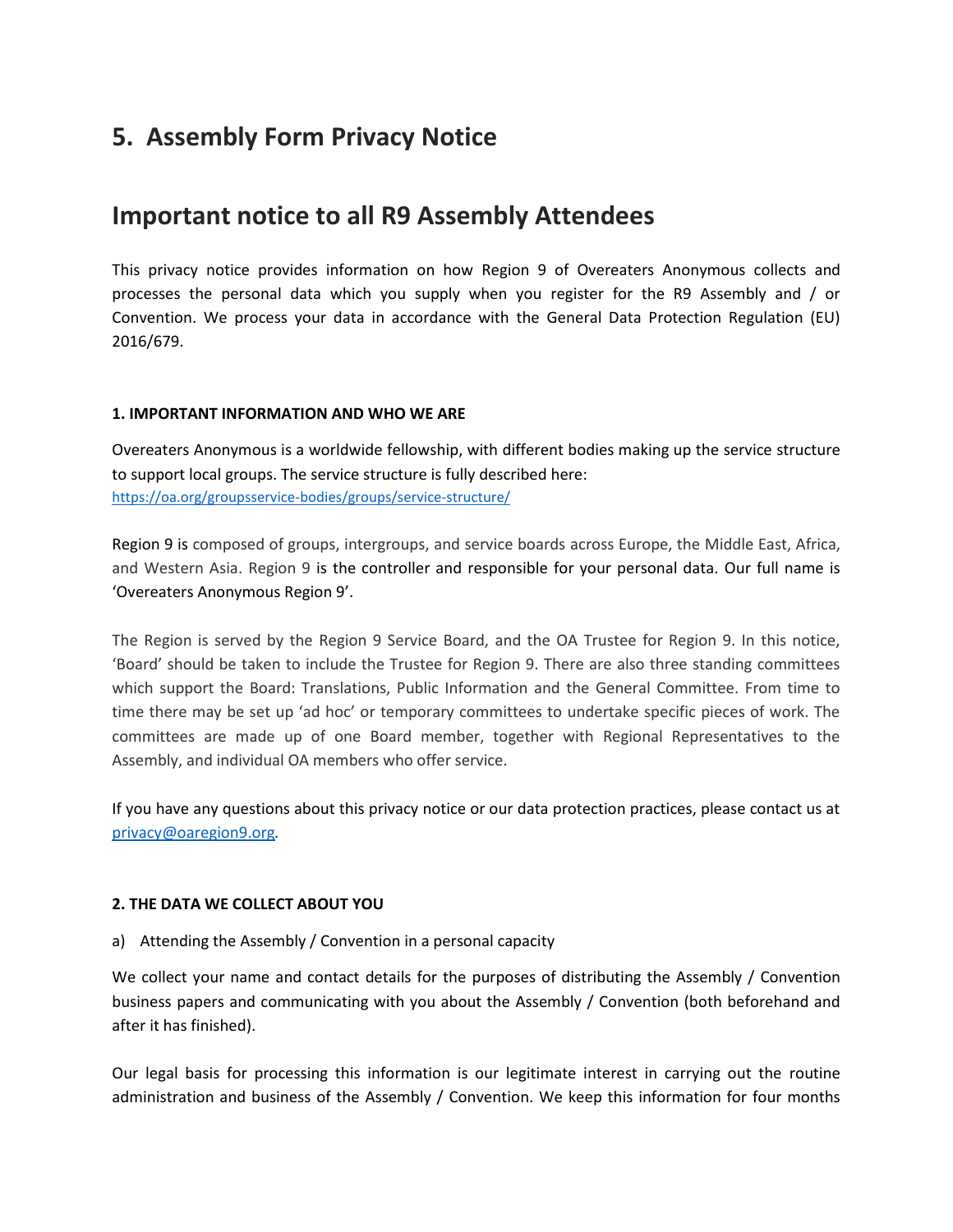after the last day of the Convention.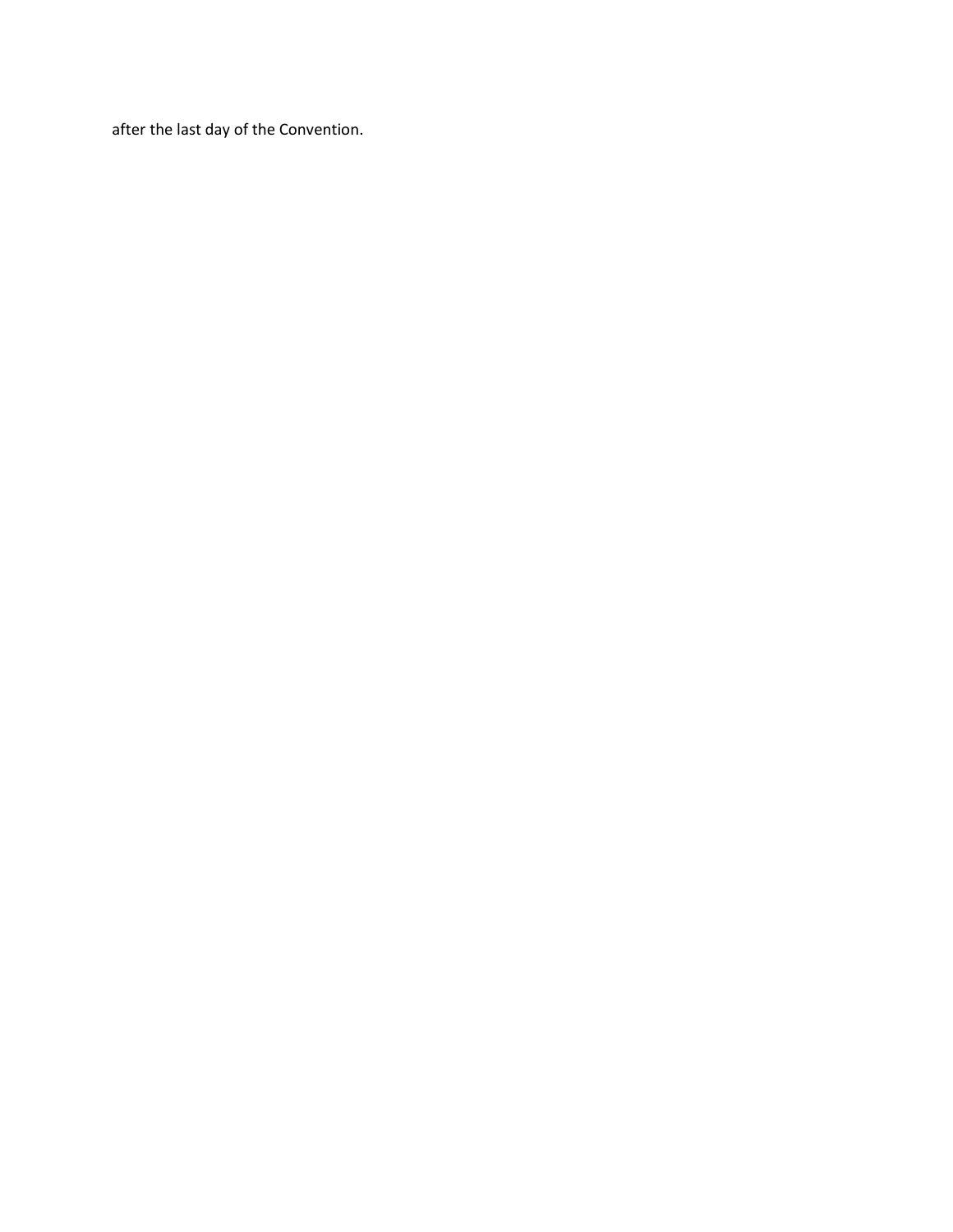#### b) Region 9 Representative to the Assembly

Being a Region 9 Representative is a service position that Intergroups elect for varying time periods. During this time you are the contact point for your Intergroup for Region 9. Your details will be kept securely on file for this purpose, and you may be contacted by the Region 9 Service Board or R9 Committees during this time.

We also use your personal information to establish quoracy at the Assembly.

Our legal basis for processing your information is our legitimate interest in carrying out the business of the Region with elected representatives. We keep your details on file for 2 years 3 months after this assembly.

If you resign your service position and wish for your details to be deleted then please contact us at [privacy@oaregion9.org.](mailto:privacy@oaregion9.org)

#### c) Data you can choose to share

In our experience, people who attend Assembly / Convention often wish to offer wider service to the fellowship. This might be through volunteering to support a committee, or undertaking some of the work of Region 9. If you do volunteer or offer service to Region 9 in any other way then we will need to keep your contact information so that we can keep in touch with you. The legal basis on which we process this information is your consent, which you will be asked for at the time you sign up for service. Your contact information will be kept securely for five years from the closing date of the assembly and will then be deleted, unless you give further consent for us to keep it. You can also ask for your contact details to be deleted at any time.

One of the ways that you could offer service is to be a contact person within your country for OA Region 9. This would mean that members of the Region 9 Service Board or Committees would have access to the contact details that you supply, and could approach you if someone needs to get in touch with an OA member in your country / area. This might be a newcomer, or a professional. We would not pass your details on without contacting you and asking if you consent for this to happen. **If you are happy to go onto this outreach list then you should tick the question below**. We would then keep your details on the list until you tell us to remove them. You can ask for your details to be deleted at any time.

You can also choose to sign up to the Region 9 weekly announcements email list, which means that we will need to process your name and email address. **You can do this by ticking the question below.** The legal basis on which we process this information is your consent. We will keep your details on this list unless you unsubscribe. You can unsubscribe from the list at any time by clicking the Unsubscribe link at the bottom of each email.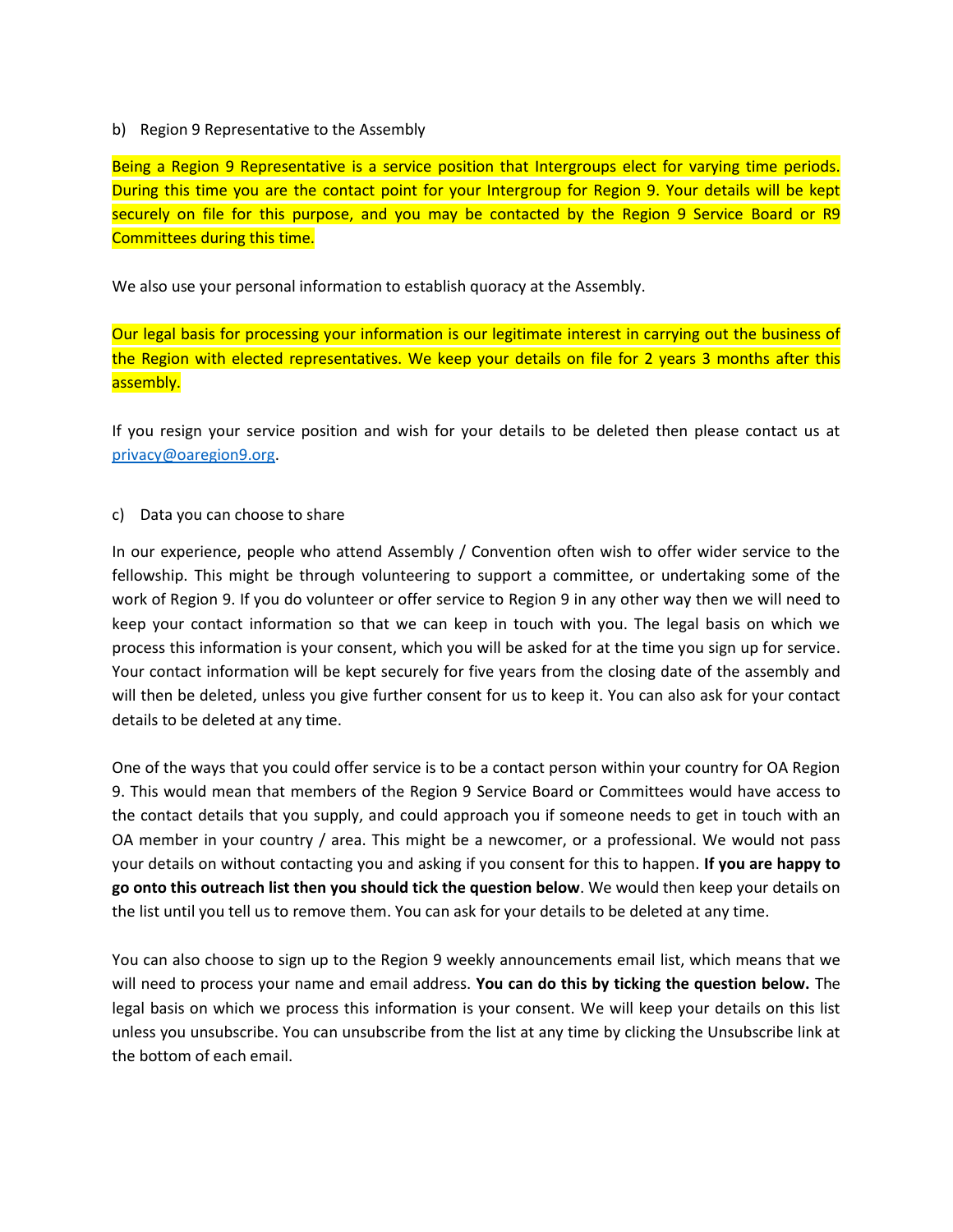#### **3. HOW WE USE YOUR PERSONAL DATA**

We will only use your personal data for the purposes for which we collected it as described above. Only authorised people are permitted to access your data, which is kept secure and confidential for the time period as described above, and then deleted / destroyed using secure methods.

#### **4. HOW WE SHARE YOUR PERSONAL DATA**

We do not share your data with anyone outside Region 9 OA unless you have specifically consented to this, or we are required to share the information by law.

We make use of IT tools (e.g. email, cloud hosted storage) which mean that your data is processed by third parties (e.g. Google), but we always have in place GDPR-compliant data processing agreements to protect the privacy of your data.

#### **5. INTERNATIONAL TRANSFERS**

Region 9 encompasses countries outside the European Economic Area, and so your data may be transferred outside the EEA. We need to tell you this because countries outside of the European Economic Area (EEA) do not always offer the same levels of protection to personal data, so European law has prohibited transfers of personal data outside of the EEA unless the transfer meets certain criteria.

We will only transfer your data outside the EEA on the following, lawful, grounds:

- a) The country has been approved by the EU as having an adequate standard of data protection
- b) You are a resident of a non-EEA country, and so we must process your information outside the EEA in order to communicate with you
- c) We are using a third-party data processor which stores or processes information outside the EEA (e.g. Google processes information in the US). We will only use such a processor if there are EUapproved safeguards for the security of data, e.g. the processor has signed up to the EU-US Privacy Shield, or our processing contract incorporates EU-approved Standard Contractual Clauses.
- d) You have explicitly consented to the transfer of your information, and you have been warned of the possible risks of the transfer

#### **Important note about transfers outside the EEA under (d) above (consent):**

The Region 9 Service Board may include OA members who come from areas outside the EEA, due to the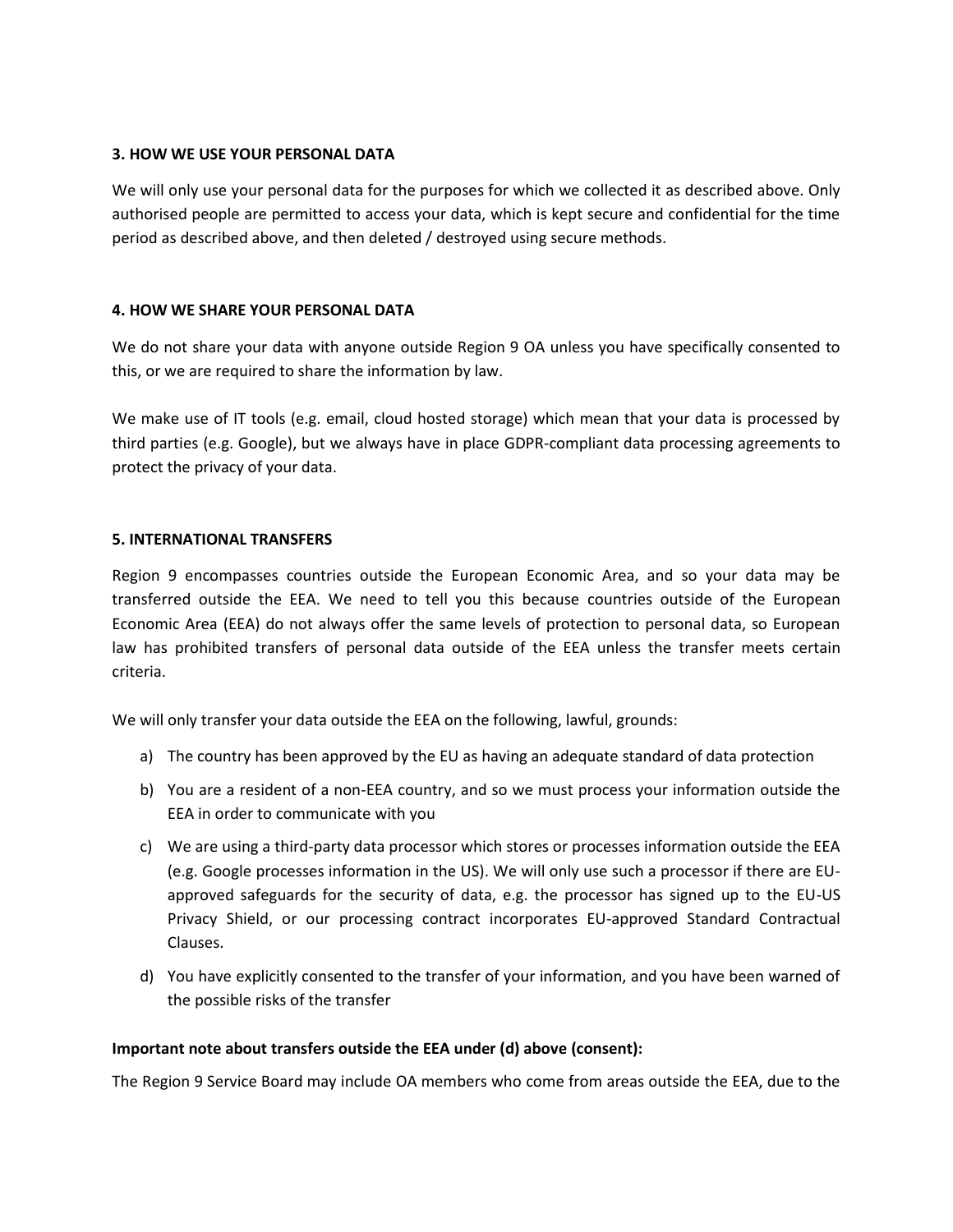wide geographical scope of the Region. In carrying out the business of the Region the Board will need to communicate via email, and we also use a shared Dropbox folder. If a Board member receives an email containing personal data outside the EEA, or makes use of the Dropbox folder to access personal data from outside the EEA, **they will be transferring that data outside the EEA**.

Depending on the country where the Board member is based, the EU may have made a finding that there are adequate data protection standards in place. However, it is possible that the Board member is based on a country where there is no such finding.

We only share information between Board members where this is genuinely and reasonably needed to conduct the business of the Region. For example: the Secretary will access the list of email addresses in order to send out minutes, and the General Officer will use the list of people who have sign up to receive announcements in order to send them out. All Board members are bound by data protection policies, and information security policies, and will be required to delete information as directed.

In order for us to carry out the business of the Region lawfully, we need to address the possibility that your personal data is accessed by a Board member who is based outside the EEA in a country where the EU has not made a finding of adequacy. **We therefore need your consent** for your personal data to be accessed from outside the EEA. At the bottom of this form you will be asked to give your consent.

#### **6. YOUR LEGAL RIGHTS**

Under certain circumstances, you have rights under data protection laws in relation to your personal data:

- a) the right to receive a copy of the personal data we hold about you;
- b) the right to request rectification or erasure of your personal data, or restriction of processing concerning you, or to object to processing;
- c) where processing is based on consent, the right to withdraw consent at any time, without affecting the lawfulness of processing based on consent before its withdrawal;
- d) the right to lodge a complaint with a supervisory authority for data protection In the UK this is the Information Commissioners Office (www.ico.org.uk).

If you would like to exercise any of these rights then please contact us a[t chair@oaregion9.org](mailto:chair@oaregion9.org)*.*

### *Please sign this form on the next page.*